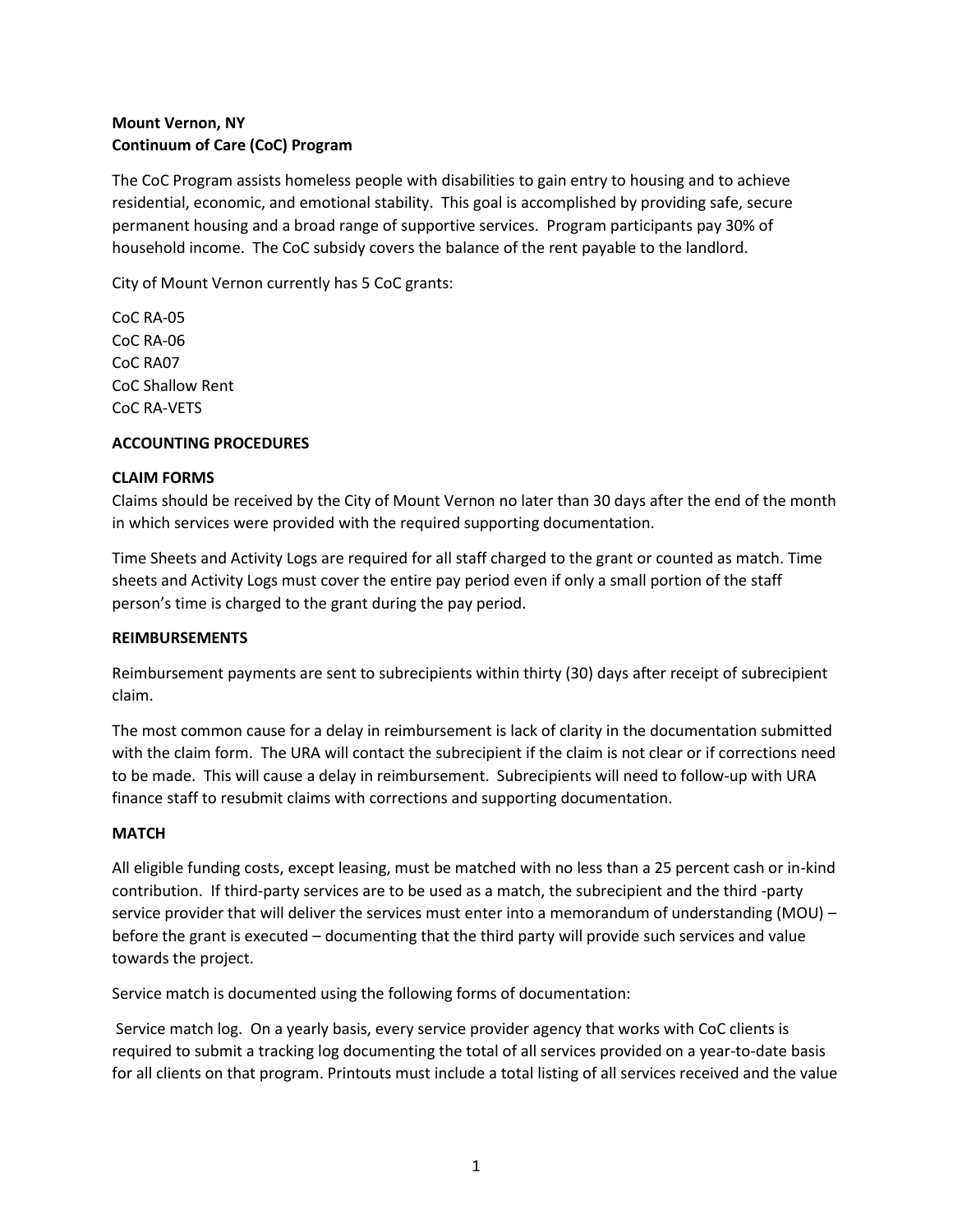of those services. The URA finance staff will review the printout to ensure that the match is for eligible activities.

In calculating the amount of the matching supportive services, applicants may count:

(1) Salaries paid to staff of the recipient to provide supportive services to CoC participants;

(2) The value of supportive services provided by other persons or organizations to CoC participants;

All match must be for eligible activities.

### **FINANCIAL MANAGEMENT**

Rental assistance amounts and payments.

Rental payments may be used in the following situations:

Vacancies – If a participant vacates the unit before the expiration of the occupancy agreement, assistance may continue for a maximum of 30 days from the end of the month in which the unit was vacated unless the unit is occupied by another eligible person. This does not include participants who are in brief periods of inpatient care, which is not to exceed 90 days for each occurrence.

Administrative costs – The City of Mount Vernon may use up to 7 percent of any grant awarded for Administrative Costs Eligible administrative costs include:

Eligible administrative activities include processing rental payments to landlords, examining participant income and family composition, providing housing information and assistance, inspecting units for compliance with housing quality standards, and receiving into the program new participants.

### **ROLES AND RESPONSIBILITIES**

As grantee for the CoC funds, the City of Mount Vernon is responsible for financial management. This responsibility is divided between two groups: the CoC Program staff (URA Executive Director, Housing Inspector, CoC Consultant and the Accounting Department (Bookkeeper, Accounting Manager, and Accounting Clerk). The roles of each group in relation to financial management are:

CoC Program Staff: Collect and verify information on applicant's income, document contract rent for applicant's housing unite, and HQS inspections. Calculate and document participant's rental portion and CoC subsidy amount.

Accounting Department: Review CoC subsidy calculations performed by CoC program staff. Issue rental assistance checks to landlords. Track and document grant administration expenses. Draw down CoC funds from HUD. Produce monthly financial reports documenting actual versus budgeted income and expenses.

### **Rental Assistance Payments**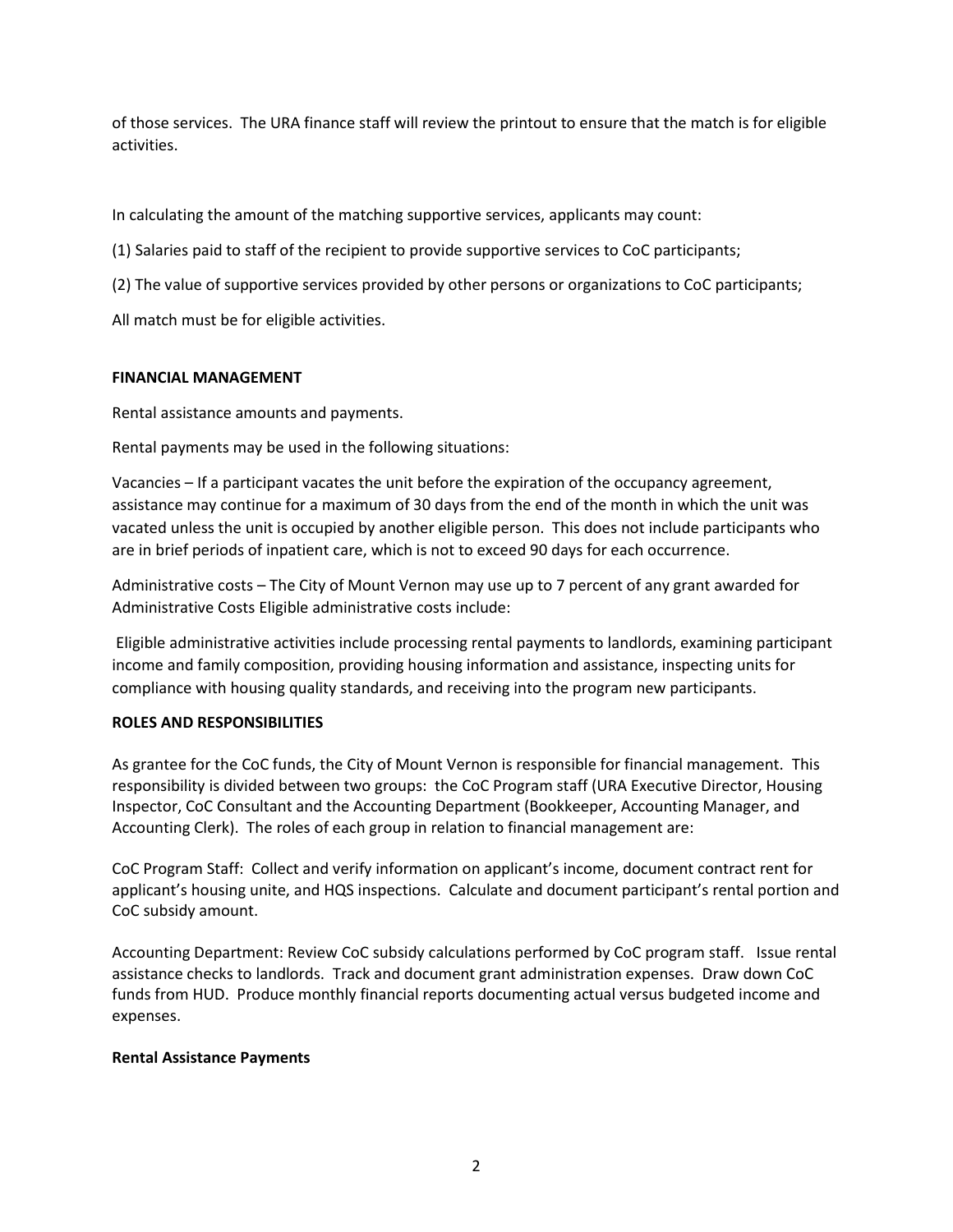The URA Finance Staff is responsible for issuing rental assistance payments to landlords (including payments for security deposits)

## **Administrative Costs**

The URA finance staff will record in the general ledger all eligible actual administrative expenses for the CoC Program based on information from staff time sheets.

In accordance with HUD regulations, the following activities are eligible as administrative costs: Receiving new participants into the program; Providing housing information and search assistance; Determining participant income and rent contributions; Inspecting units for compliance with Housing Quality Standards and Processing rental payments to landlords.

The URA finance staff will track administrative costs to ensure that they do not exceed 10% of the total grant.

### **HUD Draws**

On a monthly basis the URA finance staff will use HUD's eLOCCS system to draw down CoC funds to reimburse the City of Mount Vernon for its eligible expenditures. The following procedure will be followed:

The URA finance staff will generate a General Ledger report documenting all expenditures for the period, including both administrative costs and rent payments.

The URA finance staff will check the General Ledger report against the CoC Rental Assistance Report and Participant Log to ensure it is accurate.

The URA finance staff will complete a LOCCS voucher, attaching a copy of the General Ledger Report, CoC Rental Assistance Report, Participant Log and Rental Assistance Worksheets.

The URA finance staff and URA Executive Director will review and sign the voucher (HUD regulations require two signatures).

The URA finance staff will call in the voucher using HUD's electronic LOCCS system.

### **Financial Reports**

On a monthly basis the URA finance staff will run a CoC Financial Report using the general ledger module of the accounting system. This report will document actual income and expenses for the current month, prior months, and "year to date" totals for the term of the grant. This report will also show the total number of units under lease at the end of each month of the grant term. The URA finance staff will distribute this report to the URA Executive Director and Deputy Director and to the subrecipients as applicable.

### **GRANT ADMINISTRATION**

### **Tracking Grant Income and Expenditures**